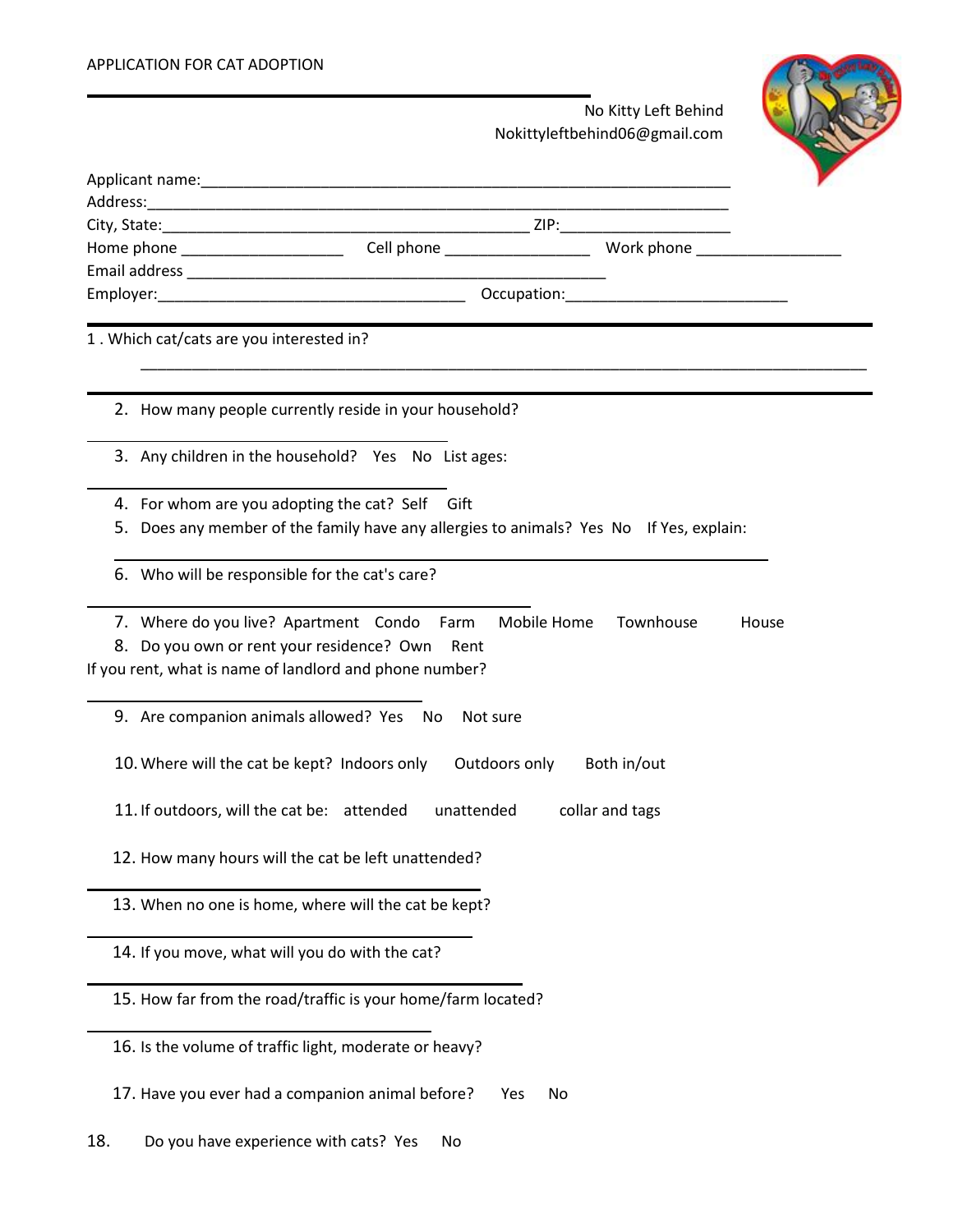19. Describe those companion animals you still care for or that are living in your household.

| Name | <b>Breed</b> | Age | Neutered<br>or spayed | Kept where | Time in your care |
|------|--------------|-----|-----------------------|------------|-------------------|
|      |              |     |                       |            |                   |
|      |              |     |                       |            |                   |
|      |              |     |                       |            |                   |

20. Describe those companion animals you no longer care for:

| Name | <b>Breed</b> | Age |        | Neutered Kept where | Time in your | Reason no longer |
|------|--------------|-----|--------|---------------------|--------------|------------------|
|      |              |     | or     |                     | care         | with you         |
|      |              |     | spayed |                     |              |                  |
|      |              |     |        |                     |              |                  |
|      |              |     |        |                     |              |                  |
|      |              |     |        |                     |              |                  |
|      |              |     |        |                     |              |                  |
|      |              |     |        |                     |              |                  |
|      |              |     |        |                     |              |                  |

21. Are your companion animals current on their vaccinations? Yes No

22. Please provide name of your veterinarian:

23. Please provide telephone number of your veterinarian:

24. Are you financially able and willing to provide annual checkups, vaccinations, and ANY medical care necessary? Yes No

25. If you have a dog, is he/she good with cats? Yes No

26. What precautions would you take to properly introduce a new cat into your home if you \*have other animals (a dog, bird, rabbit, another cat, etc.)? \_\_\_\_\_\_\_\_\_\_\_\_\_\_\_\_\_\_\_\_\_\_\_\_\_\_\_\_\_\_

27. What will you do if your new cat does not get along with your present companion animals?

28. Are you planning on declawing? Yes No Not sure

29. Have you ever adopted an animal from a rescue/animal control agency? Yes No

30. Have you ever had an application rejected for adoption of an animal from a rescue/animal control facility? Yes No If Yes, explain:

31. Why do you want to adopt a cat?

32. If a disciplinary or behavior problem arises, what steps will you take to work on it?

33. Are you familiar with your local animal control laws? Yes No

- 34. Are you willing to sign legal pet adoption papers? Yes No
- 35. Do you agree to permit a visit to your home by appointment? Yes No